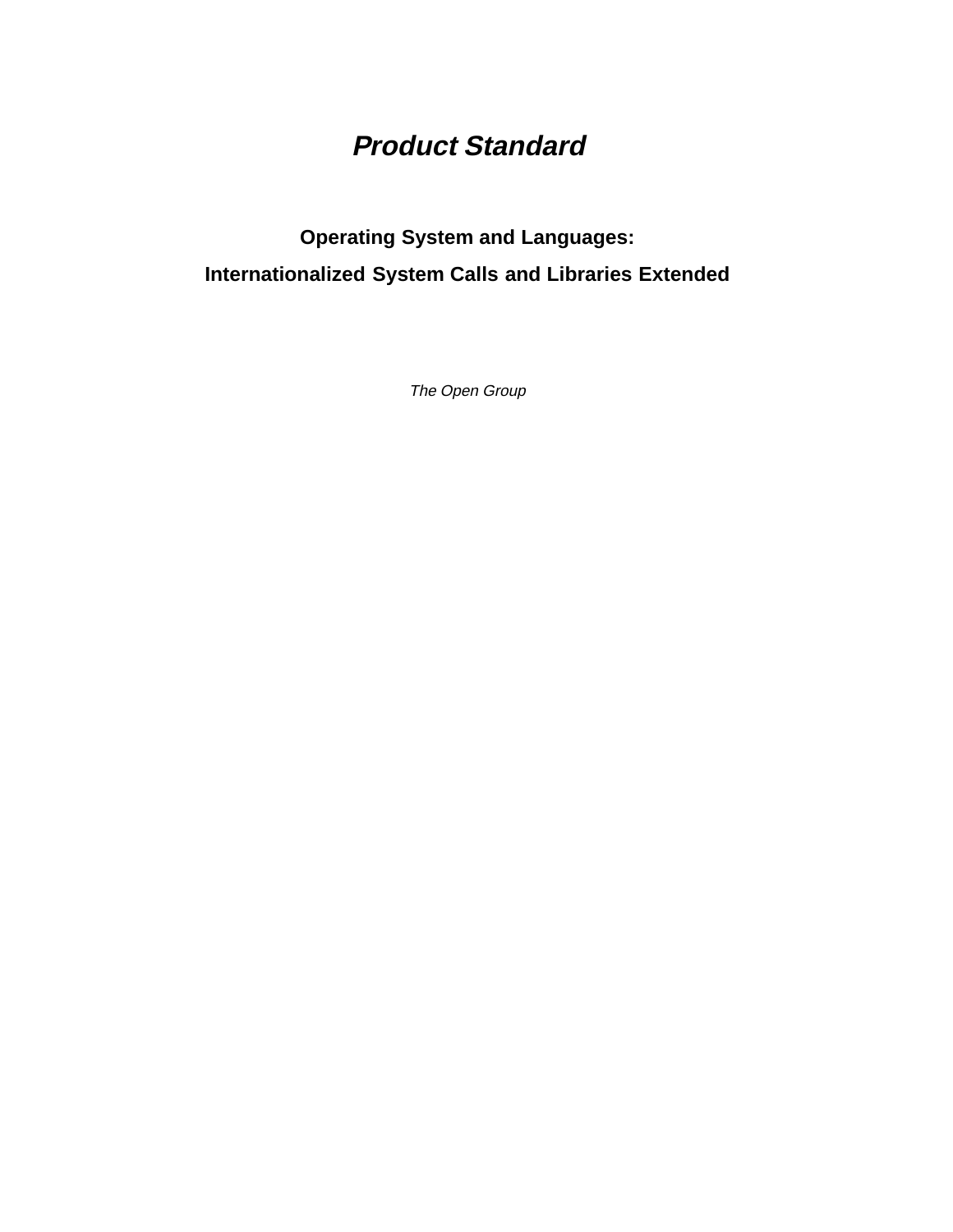Copyright  $\odot$  January 1998, The Open Group

All rights reserved.

No part of this publication may be reproduced, stored in a retrieval system, or transmitted, in any form or by any means, electronic, mechanical, photocopying, recording or otherwise, without the prior permission of the copyright owners.

Motif,  $^{\circledR}$  OSF/1,  $^{\circledR}$  UNIX,  $^{\circledR}$  and the "X Device" $^{\circledR}$  are registered trademarks and IT DialTone<sup>TM</sup> and The Open Group<sup>TM</sup> are trademarks of The Open Group in the U.S. and other countries.

Product Standard

Operating System and Languages: Internationalized System Calls and Libraries Extended Document Number: X98SE

Published in the U.K. by The Open Group, January 1998.

Any comments relating to the material contained in this document may be submitted to:

The Open Group Apex Plaza Forbury Road Reading Berkshire RG1 1AX U.K.

Or by email to:

OGSpecs@opengroup.org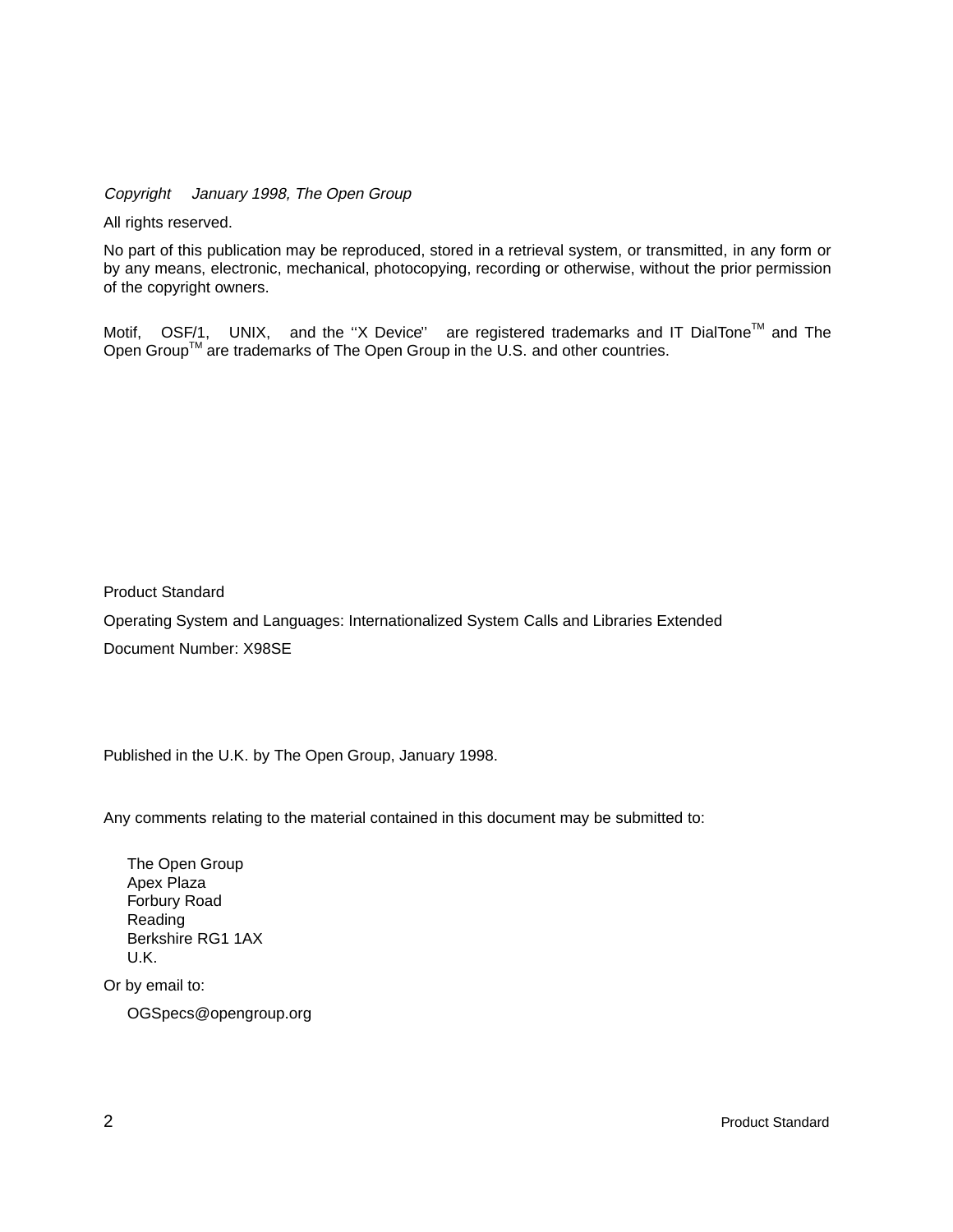# **Product Standard \_\_\_\_\_\_\_\_\_\_\_\_\_\_\_\_\_\_\_\_\_\_\_\_\_\_\_\_\_\_\_\_\_\_\_\_\_\_\_\_\_\_\_\_\_\_\_\_\_\_\_\_**

#### **NAME**

Internationalized System Calls and Libraries Extended

#### **LABEL FOR LOGO**

No label.

#### **DESCRIPTION**

This Product Standard is a substantially extended version of the Internationalized System Calls and Libraries Product Standard. The extensions are a set of additional application programming interfaces taken from the most widely available operating systems traditionally, but not accurately, called UNIX, with the objective of producing, in conjunction with the Internationalized Systems Calls and Libraries Product Standard, a single common API specification capable of supporting a wide range of historical applications, in addition to standard Base/POSIXconformant applications.

**\_\_\_\_\_\_\_\_\_\_\_\_\_\_\_\_\_\_\_\_\_\_\_\_\_\_\_\_\_\_\_\_\_\_\_\_\_\_\_\_\_\_\_\_\_\_\_\_\_\_\_\_**

#### **CONFORMANCE REQUIREMENTS**

#### **Human-Computer Interface**

System Interface Definitions, Issue 4, Version  $2^1$ , Glyphs contained in Table 4-1, Portable Character Set.

#### **Portability Interface**

System Interfaces and Headers, Issue 4, Version  $2<sup>2</sup>$  with the following Feature Groups defined as mandatory:

- X/Open\_UNIX\_EXTENSION
- POSIX-2 C-language binding
- Shared memory

 $\mathcal{L}$  and  $\mathcal{L}$  are the set of the set of the set of the set of the set of the set of the set of the set of the set of the set of the set of the set of the set of the set of the set of the set of the set of the set

— Enhanced internationalization

<sup>1.</sup> CAE Specification, August 1994, System Interface Definitions, Issue 4, Version 2 (ISBN: 1-85912-036-9, C434).

<sup>2.</sup> CAE Specification, August 1994, System Interfaces and Headers, Issue 4, Version 2 (ISBN: 1-85912-037-7, C435).